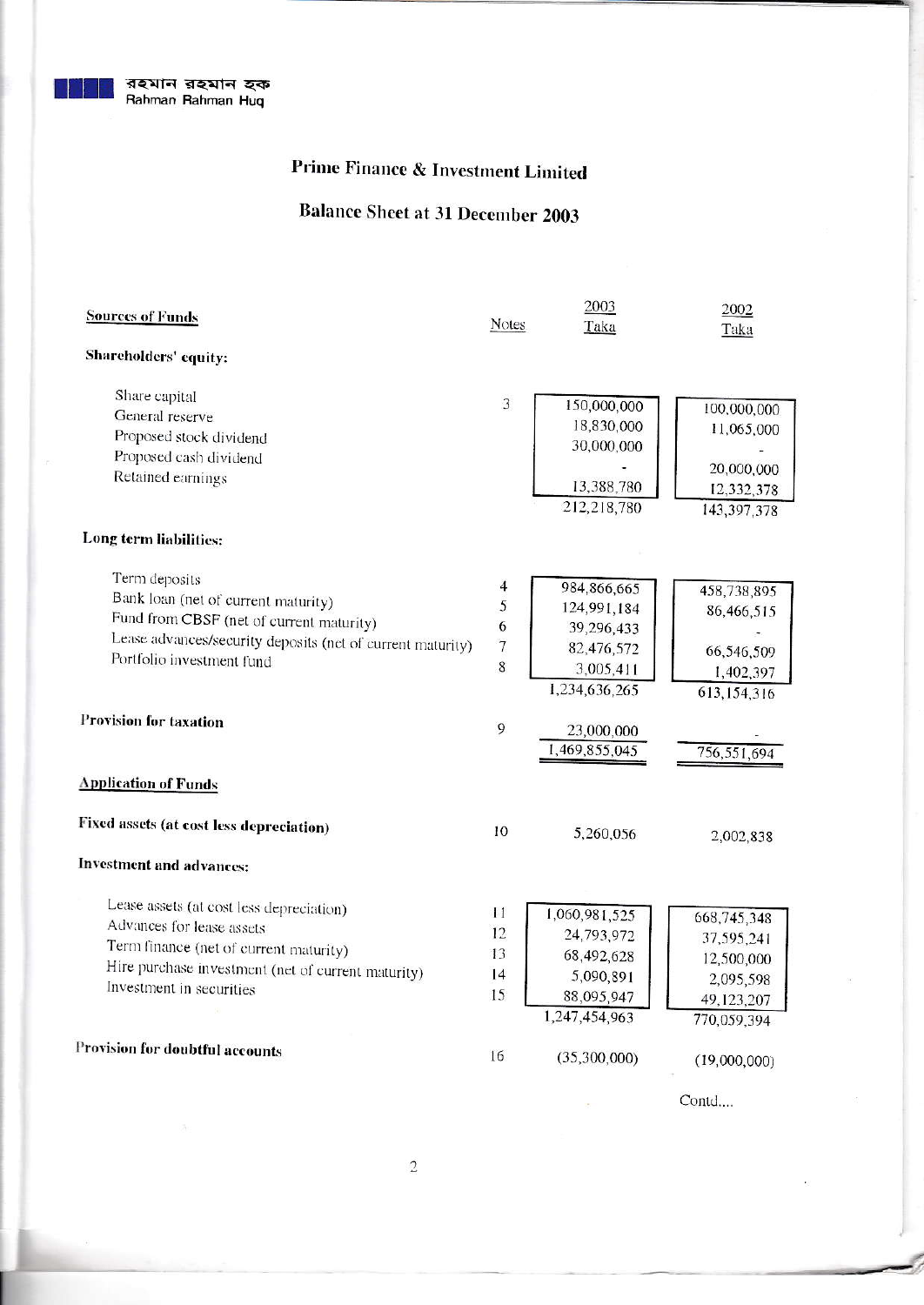

|                                        |                                                                                                                | Taka                                                                                            |
|----------------------------------------|----------------------------------------------------------------------------------------------------------------|-------------------------------------------------------------------------------------------------|
|                                        |                                                                                                                |                                                                                                 |
| 13<br>14<br>17<br>18<br>19<br>20<br>21 | 226, 378, 137<br>6,750,701<br>120,457,746<br>5,768,092<br>1,659,281<br>40,000,000<br>76,116,990<br>477,130,947 | 176,650,754<br>2,323,170<br>65,042,731<br>1,226,971<br>978,162<br>19,239,606<br>265,461,394     |
|                                        |                                                                                                                |                                                                                                 |
| $\frac{22}{5}$<br>6<br>$\overline{7}$  | 89,102,929<br>101,216,366<br>15,258,001<br>19,113,625<br>224,690,921<br>252,440,026                            | 98,787,111<br>71,541,832<br>76,358,285<br>15,284,704<br>261,971,932<br>3,489,462<br>756,551,694 |
|                                        |                                                                                                                | 1,469,855,045                                                                                   |

The annexed notes 1 to 30 form an integral part of these financial statements.

thead

Md. Akter Hossain Sannamat Company Secretary

Tapan K. Podder Managing Director

M. A. Khaleque

Chairman

756,551,694

As per our report of same date.

Auditors

Dhaka, 8 March 2004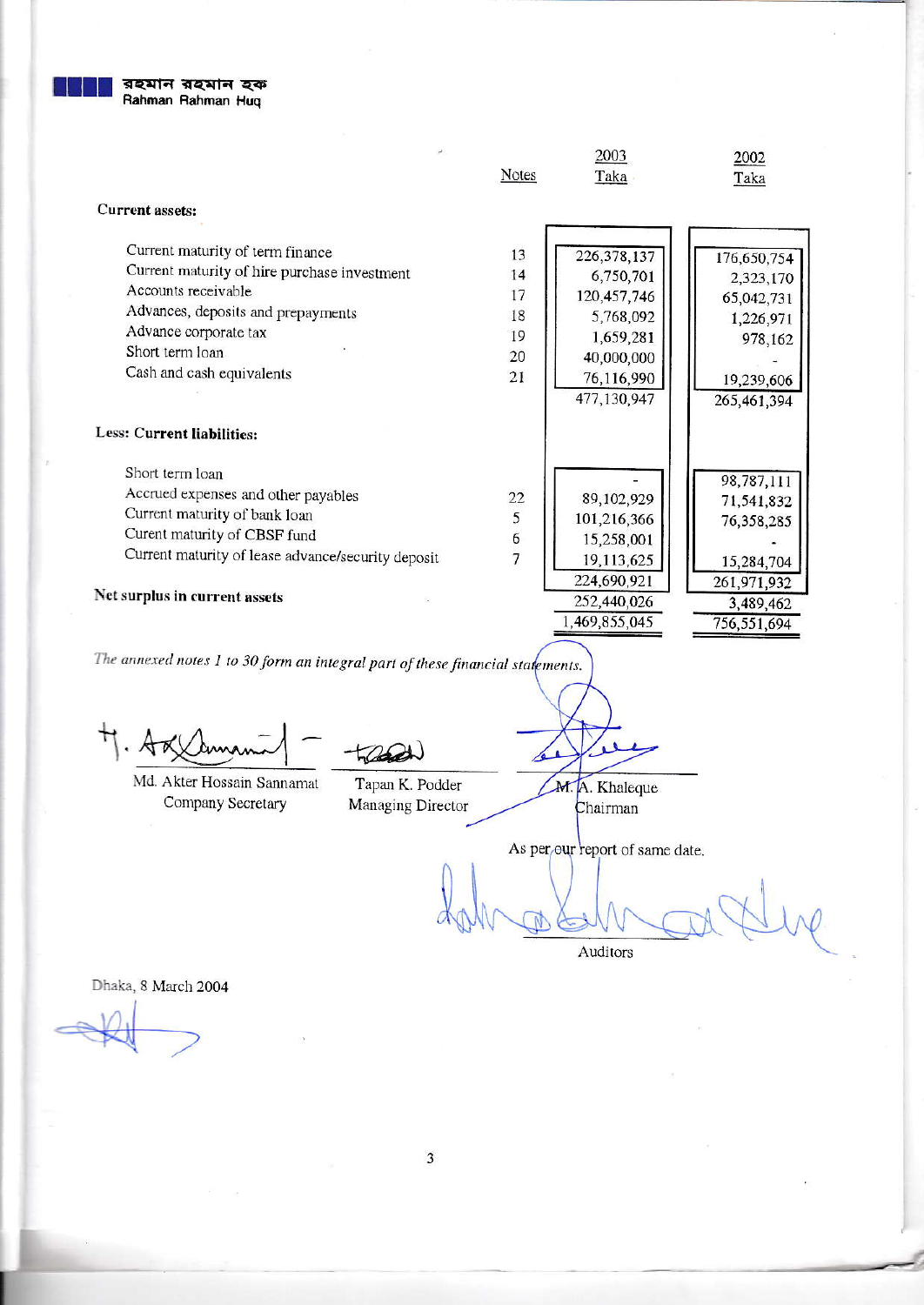## Prime Finance & Investment Limited

#### **Combined Profit and Loss Account** for the year ended 31 December 2003

|                                                                                |                   | 2003                            | 2002          |
|--------------------------------------------------------------------------------|-------------------|---------------------------------|---------------|
|                                                                                | <b>Notes</b>      | Taka                            | Taka          |
| <b>Operational revenue:</b>                                                    |                   |                                 |               |
| Lease rentals                                                                  |                   | 418,527,047                     | 238,544,392   |
| Income from term finance                                                       |                   | 34,897.486                      | 24,378,937    |
| Income from hire purchase investment                                           |                   | 1,095,160                       | 866,620       |
| Fees, commission, etc.                                                         | 23                | 1,000,000                       |               |
| Other operational income                                                       | 24                | 16,064,468                      | 12,617.415    |
|                                                                                |                   | 471.584,161                     | 276,407,364   |
| Less: Operational expenses:                                                    |                   |                                 |               |
| Depreciation on lease assets                                                   |                   | 276,453,675                     | 153,508,552   |
| <b>Financial expenses</b>                                                      | 25                | 115,936,896                     | 65,958,805    |
| Provision for doubtful accounts                                                |                   | 16,300,000                      | 8,340,000     |
| Management expenses                                                            | 26                | 18,984,430                      | 11.941,693    |
|                                                                                |                   | 427,675,001                     | 239,749.050   |
| <b>Income from leasing business</b>                                            |                   | 43,909,160                      | 36,658,314    |
| Profit/(loss) on merchant banking operation                                    |                   |                                 |               |
| (as per separate profit and loss account enclosed)                             |                   | 17,912,242                      |               |
| Profit before taxation                                                         |                   | 61,821,402                      | (1, 417, 245) |
| Less: Provision for taxation                                                   | 9                 |                                 | 35,241,069    |
| Net profit after taxation                                                      |                   | 23,000,000                      |               |
|                                                                                |                   | 38,821,402                      | 35,241,069    |
| Profit brought forward from previous year                                      |                   |                                 |               |
| Profit available for appropriation                                             |                   | 12,332,378                      | 4,141,309     |
|                                                                                |                   | 51,153,780                      | 39,382.378    |
| Appropriations:                                                                |                   |                                 |               |
| Transfer to general reserve                                                    |                   |                                 |               |
| Proposed stock dividend                                                        |                   | 7,765,000                       | 7,050,000     |
|                                                                                |                   | 30,000,000                      |               |
| Proposed cash dividend                                                         |                   |                                 | 20,000,000    |
|                                                                                |                   | 37,765,000                      | 27,050,000    |
| Retained earnings, carried forward                                             |                   | 13,388,780                      | 12,332.378    |
|                                                                                |                   |                                 |               |
| Earnings per share                                                             |                   | 30.06                           | 35.24         |
|                                                                                |                   |                                 |               |
| The annexed notes 1 to 30 form an integral part of these financial statements, |                   |                                 |               |
|                                                                                |                   |                                 |               |
|                                                                                |                   |                                 |               |
|                                                                                |                   |                                 |               |
|                                                                                |                   |                                 |               |
| Md. Akter Hossain Sannamat                                                     | Tapan K. Podder   | MA. Khaleque                    |               |
| Company Secretary                                                              | Managing Director |                                 |               |
|                                                                                |                   | Chairman                        |               |
|                                                                                |                   |                                 |               |
|                                                                                |                   | As per our report of same date. |               |
|                                                                                |                   |                                 |               |
|                                                                                |                   |                                 |               |
|                                                                                |                   |                                 |               |
| Dhaka, 8 March 2004                                                            |                   |                                 |               |
|                                                                                |                   | Auditors                        |               |
|                                                                                |                   |                                 |               |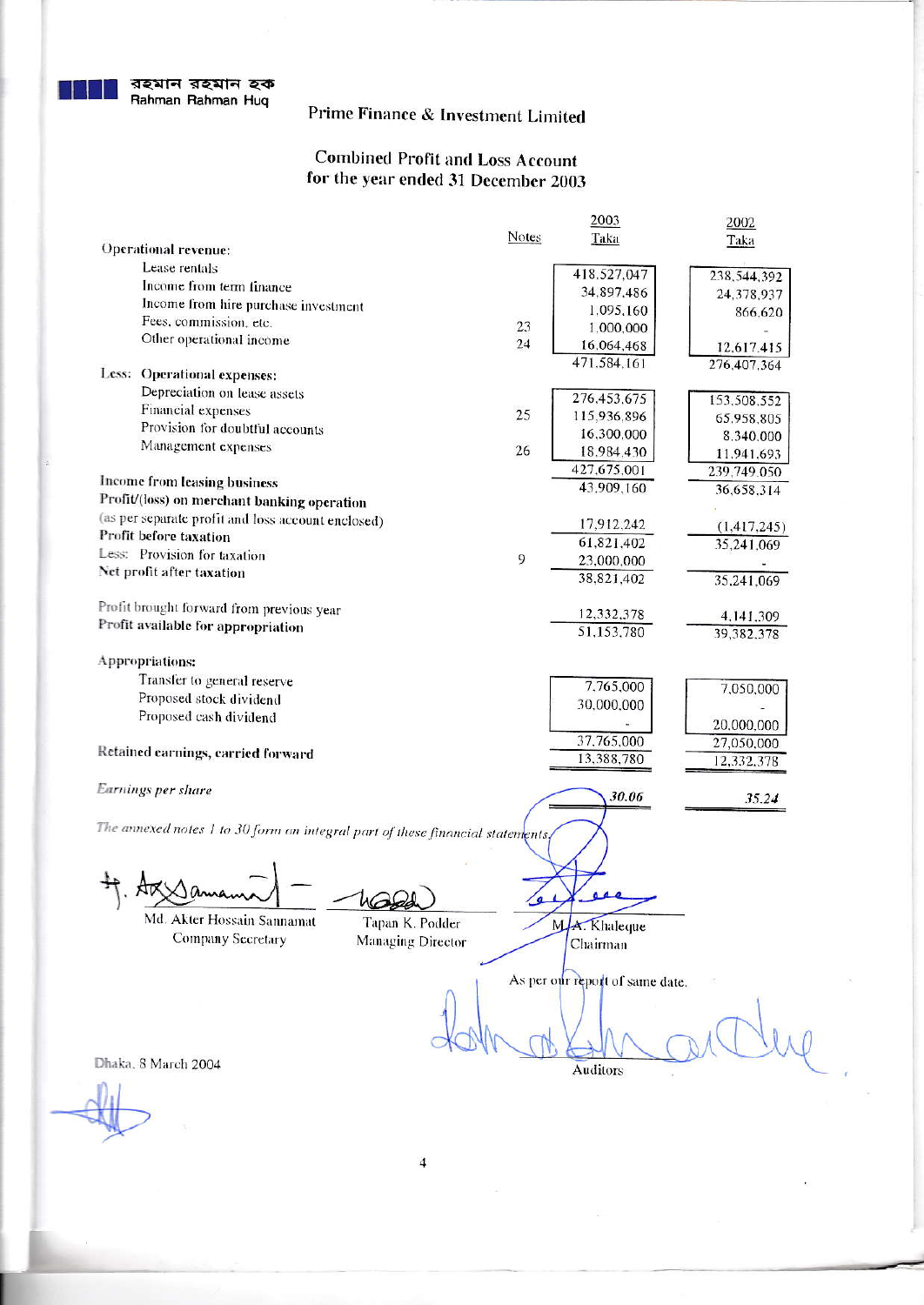

## **Prime Finance & Investment Limited**

#### Profit and Loss Account (Merchant Banking Operation) for the year ended 31 December 2003

|                                              | Notes | 2003<br>Taka | 2002<br>Taka  |
|----------------------------------------------|-------|--------------|---------------|
| <b>Operational revenue:</b>                  |       |              |               |
| Fees, commission, etc.                       | 23    | 4,601,060    | 1,801,200     |
| Income from sale of securities               | 27    | 11,117,136   | 3,859,326     |
| Dividend income                              |       | 8,552,914    | 991,015       |
| Other operational income                     | 24    | 123,260      | 269,967       |
|                                              |       | 24,394,370   | 6,921,508     |
| <b>Less: Operational expenses:</b>           |       |              |               |
| Management expenses                          | 26    | 6,482,128    | 8,338,753     |
| Profit/(loss) from operations transferred to |       |              |               |
| <b>Combined Profit and Loss Account</b>      |       | 17,912,242   | (1, 417, 245) |

The annexed notes 1 to 30 form an integral part of these financial statements.

Md. Akter Hossain Sannamat Company Secretary

Tapan K. Podder Managing Director

M. A. Khaleque

Chairman

As per our report of same date.

Auditors

Dhaka, 8 March 2004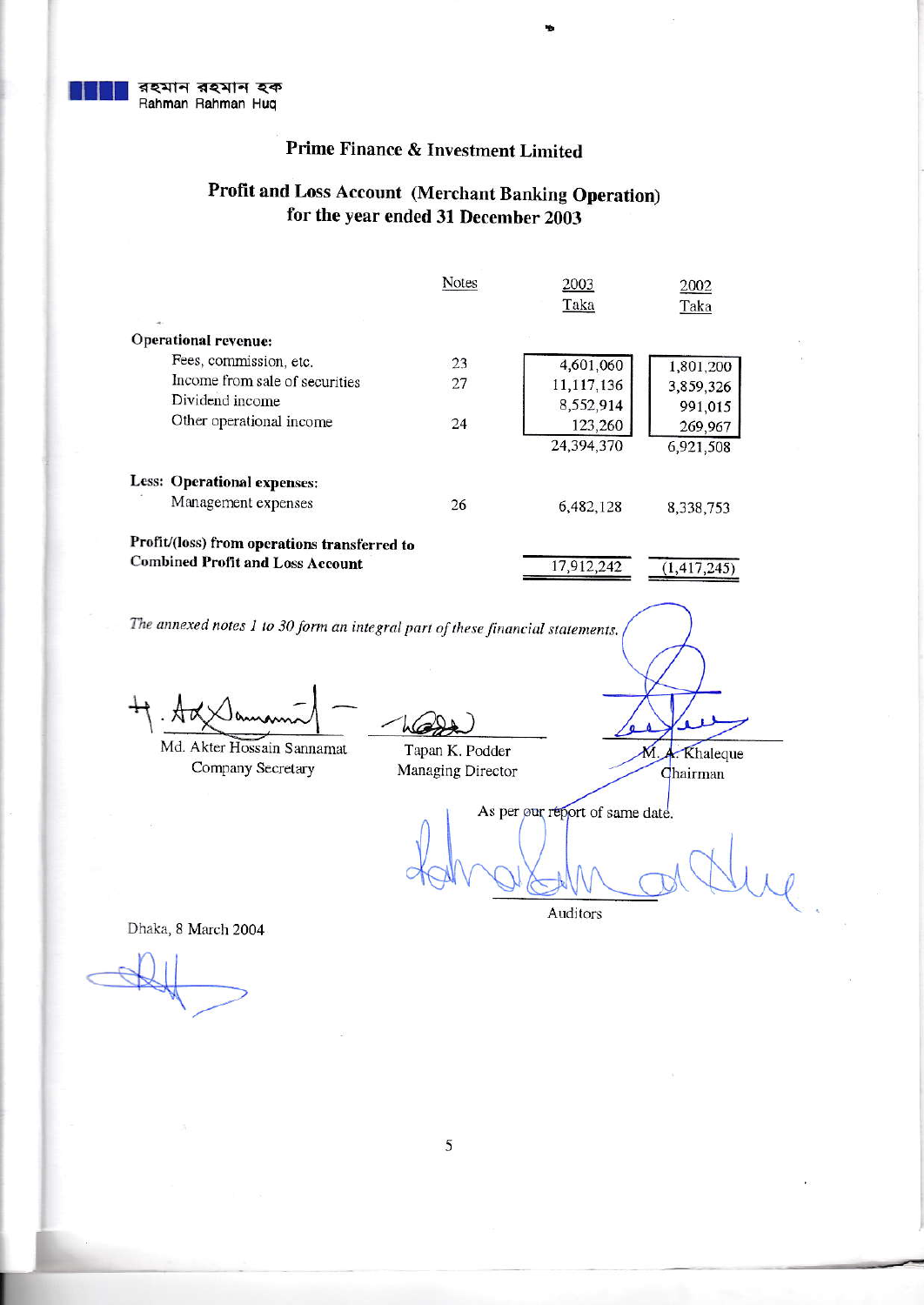## **Prime Finance & Investment Limited**

### **Cash Flow Statement** for the year ended 31 December 2003

|                                                        | 2003            | 2002                               |
|--------------------------------------------------------|-----------------|------------------------------------|
|                                                        | Taka            | Taka                               |
| Cash flow from operating activities:                   |                 |                                    |
| Collection from operational income                     |                 |                                    |
| Payment for operational expenses                       | 440, 181, 395   | 247, 127, 472                      |
| (Increase)/decrease in operating assets                | (113, 529, 970) | (64, 985, 971)                     |
| Increase/(decrease) in operating liabilities           | (44, 354, 359)  | 3,646,720                          |
| Payment of corporate income tax                        | (69, 959, 300)  | 42,116,118                         |
| Net cash flow from operating activities                | (681, 119)      | (300, 141)                         |
|                                                        | 211,656,647     | 227,604,198                        |
| Cash flow from investing activities:                   |                 |                                    |
| Acquisition of lease assets                            | (712, 757, 998) | (422,909,316)                      |
| Advance for lease assets                               | (24, 793, 972)  | (37, 595, 241)                     |
| Acquisition of fixed assets                            | (4,645,020)     | (617, 375)                         |
| Disposal of lease assets                               | 43,518,662      | 27,667,170                         |
| Disposal of fixed assets                               | 296,000         |                                    |
| Increase in term finance                               | (105, 720, 011) | (113, 686, 202)                    |
| Increase of hire purchase investment                   | (7, 422, 824)   |                                    |
| Sale of securities                                     | 146,458,506     | (1,885,702)                        |
| Investment in securities                               | (185, 139, 558) | 92,172,477                         |
| Net cash flow from investing activities                | (850, 206, 215) | (117, 270, 608)<br>(574, 124, 797) |
|                                                        |                 |                                    |
| <b>Cash flow from financing activities</b>             |                 |                                    |
| Increase in share capital                              | 50,000,000      |                                    |
| Increase in lease advance/security deposit             | 19,758,984      |                                    |
| Receipt of bank loan                                   | 207,350,471     | 19,672,195                         |
| Repayment of bank loan                                 | (89, 413, 287)  | 84,766,823                         |
| Receipt of term deposit                                | 698,867,265     | (58, 137, 757)                     |
| Repayment of term deposit                              | (172, 739, 495) | 314, 157, 168                      |
| Increase/(decrease) of portfolio investment deposit    | 1,603,014       | (52, 100, 000)                     |
| Payment of dividend                                    |                 | (341, 284)                         |
| Net cash flow from financing activities                | (20,000,000)    | (15,000,000)                       |
|                                                        | 695,426,952     | 293,017,145                        |
| Net increase/(decrease) in cash and cash equivalents   | 56,877,384      | (53, 503, 454)                     |
| Cash and cash equivalents at beginning of the year     | 19,239,606      | 72,743,060                         |
| Cash and cash equivalents at end of the year (note 20) | 76,116,990      | 19,239,606                         |
|                                                        |                 |                                    |